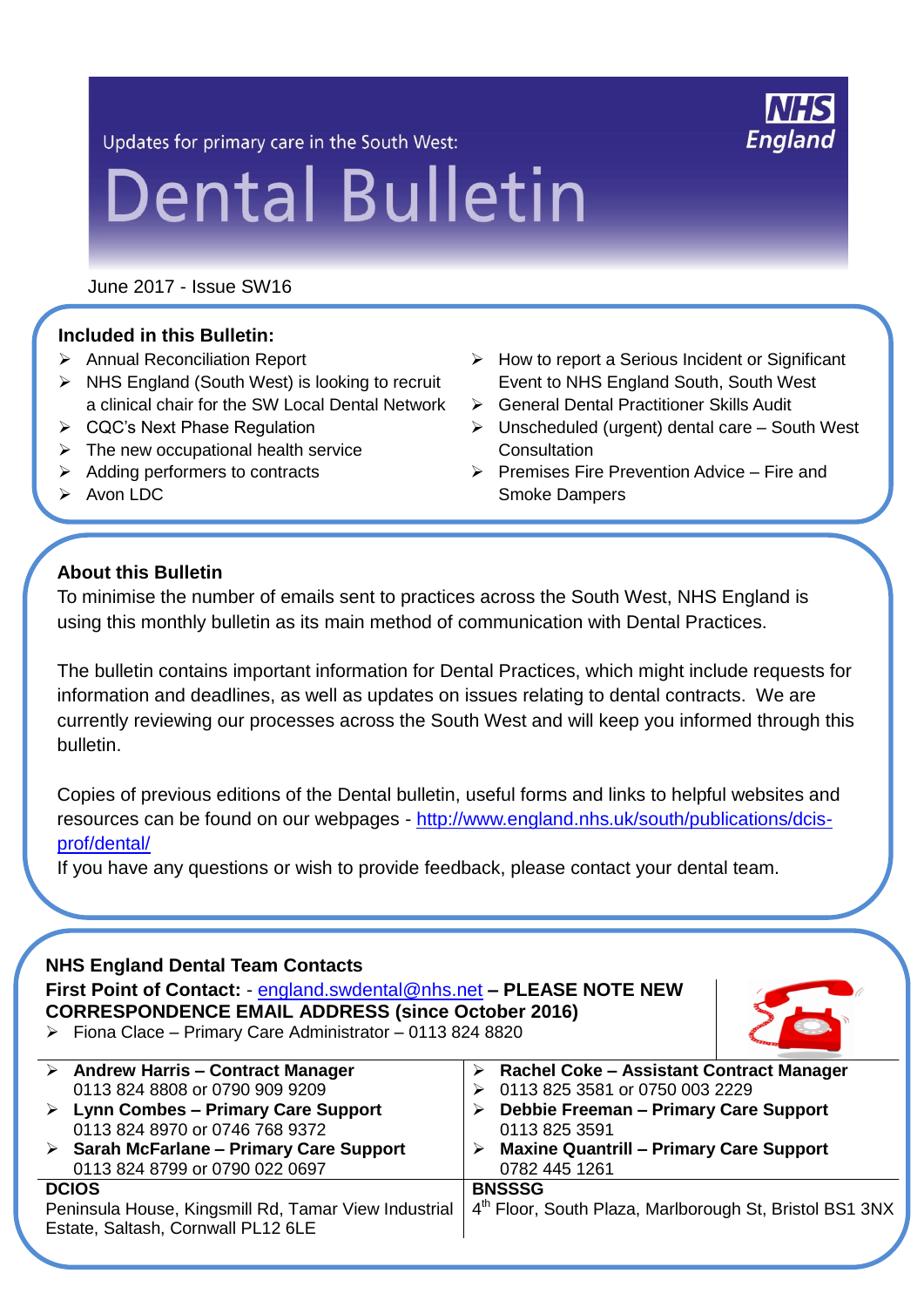## **Annual Reconciliation Report**

From 1<sup>st</sup> April 2017, your Annual Reconciliation Report (ARR) for 2016/17 was available to complete in Compass, there is no facility for this to be completed on paper. See the link below to access information on how to complete your ARR for 2016/17. To complete the process successfully, providers and performers will work together to discuss and agree the ARR figures using Compass. All providers and performers must complete this by 30 June 2017.

Guidance can be found here;<http://www.nhsbsa.nhs.uk/2026.aspx>

#### **Recruitment – Clinical Chair for South West Local Dental Network**

NHS England South (South West) is looking to recruit a clinical chair for the South West Local Dental Network. The successful applicant will hold a current dental qualification and be working within the South West region. For further details please see the Job Description and Person Specification attached to the bulletin.

CVs and supporting statements should be emailed to england.swdental@nhs.net by close of play on 14th August 2017. Interviews will be held on 6th September 2017.

If you wish to discuss this position please contact Andrew Harris on 07909099209 or Peter Howard-Williams on 07793062317.

# **CQC's Next Phase of Regulation**

The Care Quality Commission has launched the second consultation on their proposed changes to regulation.

They are seeking views on specific proposals for how they will:

- regulate primary medical services and adult social care services
- improve the structure of registration, and clarify our definition of registered providers
- monitor, inspect and rate new models of care and large or complex providers
- use our unique knowledge to encourage improvements in the quality of care in local areas
- carry out our role in relation to the fit and proper persons requirements

Further details available on the following link: [http://www.cqc.org.uk/get](http://www.cqc.org.uk/get-involved/consultations/our-next-phase-regulation-consultation-2)[involved/consultations/our-next-phase-regulation-consultation-2](http://www.cqc.org.uk/get-involved/consultations/our-next-phase-regulation-consultation-2)

The consultation closes on Tuesday 8<sup>th</sup> August 2017.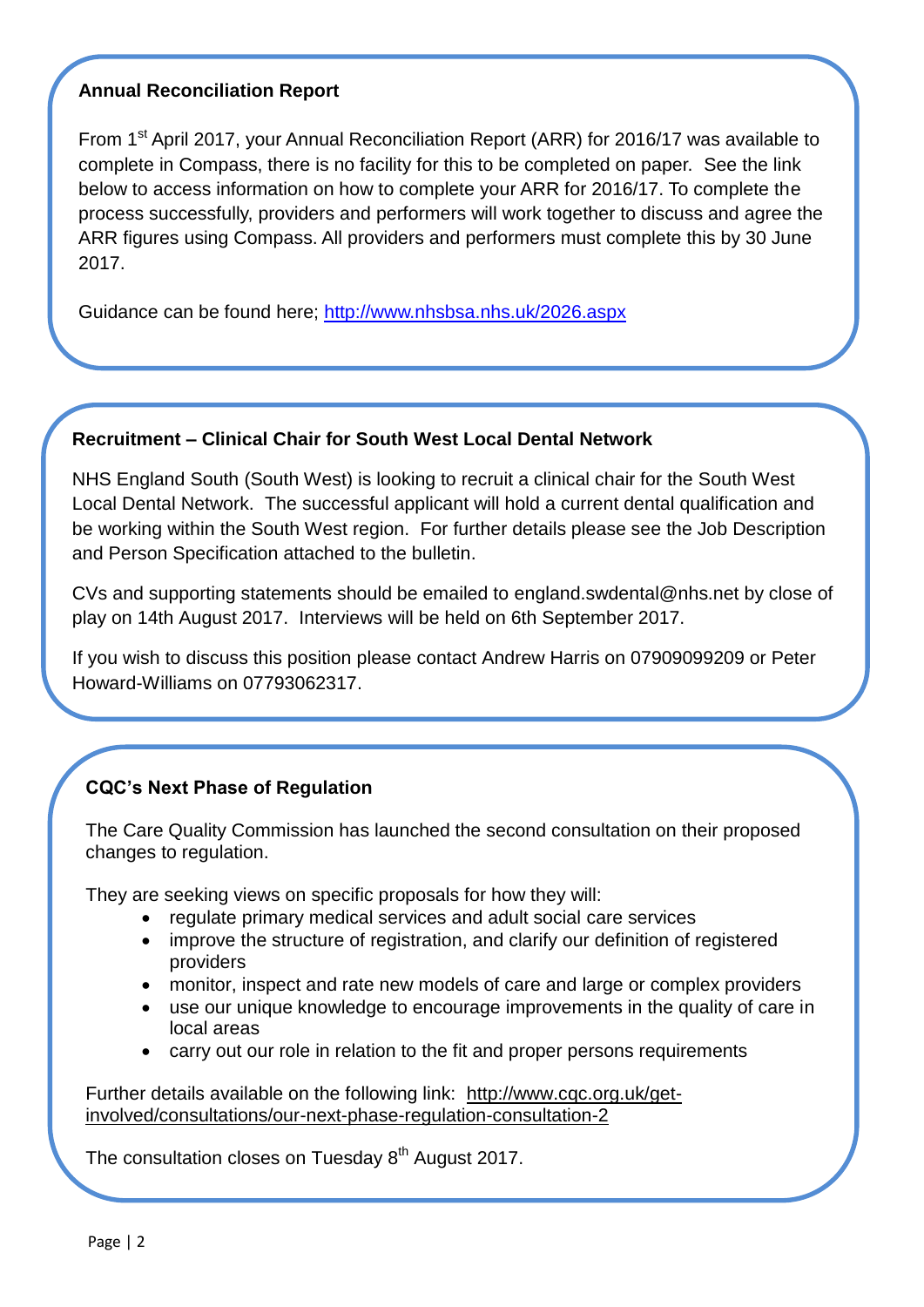## **New occupational health service for GPs and dentists**

A new occupational health service is now available to NHS GPs and dentists working across the South of England.

The Heales Medical Group, an established provider of occupational health services, started work on 1 April 2017, following a procurement process led by NHS England's regional team for the South.

The new arrangements include:

- A comprehensive occupational health service for all GPs and dentists delivering NHS services in the South of England
- Needlestick injury advice and support to NHS GPs, dentists and healthcare workers, including trainees
- Occupational health screening/clearance services for GPs and dentists wishing to join the National Performers List

Practices will need to register online to make referrals.

Further information is set out in the service specification on [NHS England's website](http://www.england.nhs.uk/commissioning/primary-care-comm/resource-primary/)

#### **Please see contact information for Heales below:**

Telephone: 0844 842 1755 Email: info@heales.com Website: http://www.heales.com/

# **Adding performers to contracts**

Providers are now able to add **current** performers to open contracts and amend performers' Net Pensionable Earnings/Equivalent (NPE/E) . Guidance on how to add and remove performers and amend NPE/E is available [here.](https://www.nhsbsa.nhs.uk/compass/compass-help-and-guidance)

Once you've added a performer to a contract you will need to submit a Compass authorisation form, and a Contract allocation form showing your changes to [england.swdental@nhs.net,](mailto:england.swdental@nhs.net) to enable us to approve any changes. These forms should be received within seven days of you making any changes. Both forms are available on the [BSA website.](https://www.nhsbsa.nhs.uk/compass/compass-help-and-guidance)

The requirement to complete NPL2 or NPL3 applications still remains but this process will run in tandem.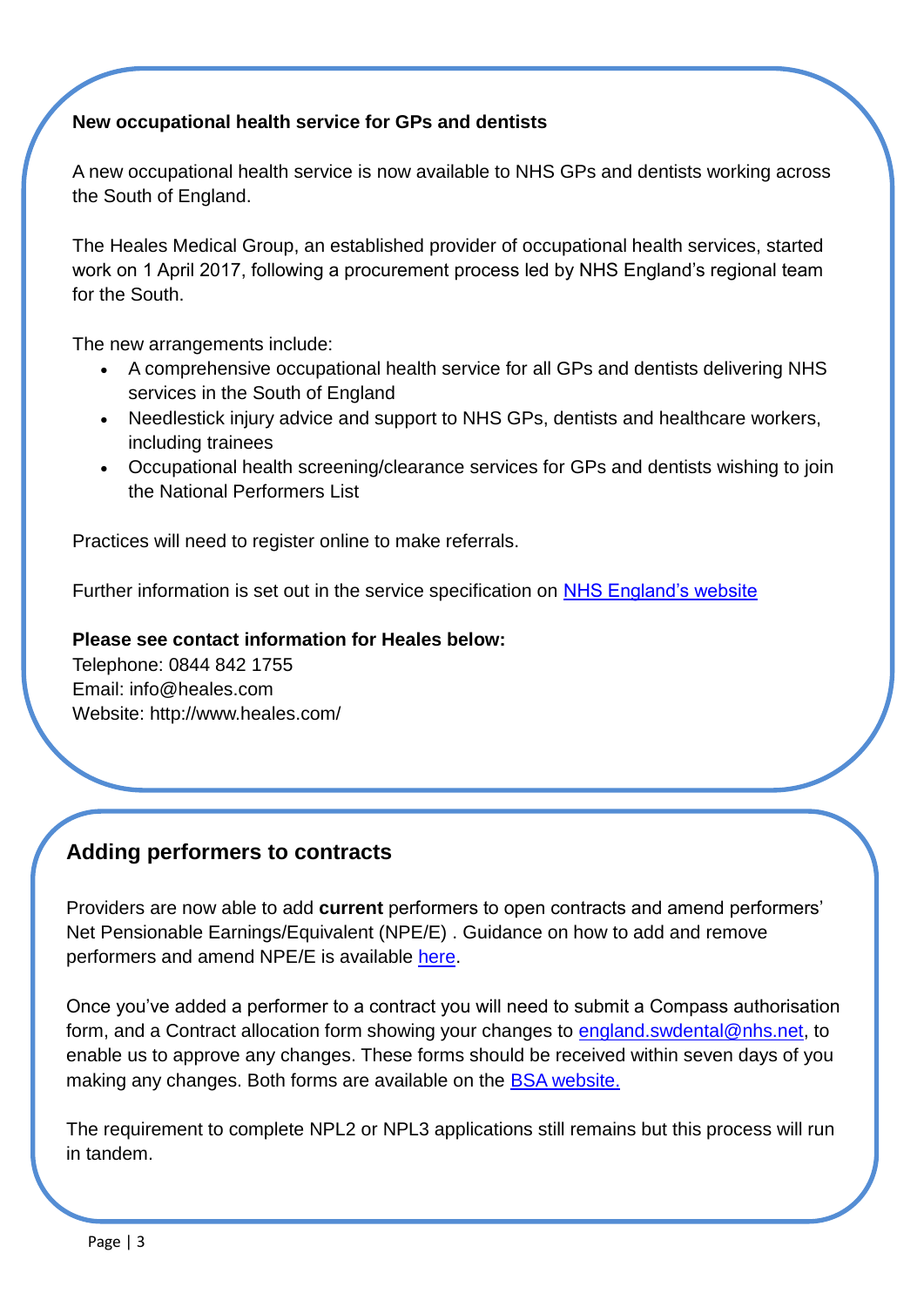# **AVON LDC**

The LDC are trying to collate the email addresses of dentists in Avon.

'Our aim is to make this LDC more effective in assisting and benefiting local dentists by improving our use of IT.

At present we have the email addresses of less than 10% of dentists in the area. Having your email will allow us to help you in a more managed and effective manner. For example, we can help you with some CPD requirements for free.

Please also include contact information for your dental practice, GDC number, together with your interests and any areas of expertise from the contact section on the home page. Alternatively email your details direct to avonidc@gmail.com

This information could be used to help you setup and run informal study groups, that conform with current verifiable CPD requirements, with other dentists to cover your common educational needs and share expertise. Meeting up with colleagues in a relaxed environment in this kind of group is an excellent way to share issues and problems and helps with general well-being in the work environment.

We have a new webpage: [http://www.avonldc.org.uk](http://www.avonldc.org.uk/) It has a lot of useful dental resources including information on the future online referral pathways.

There are numerous free online resources and, as mindfulness is very much in vogue, this course started on May 15, but it's easy to catch up: <https://www.futurelearn.com/courses/mindfulness-wellbeing-performance>

A dental course on clinical photography that could help with personnel presentation, referrals and marketing starts on June 5: <https://www.futurelearn.com/courses/dental-photography-in-practice>

Remember, the LDC is a service you pay for. With enough interest in specific issues we could organise workshops to enable the LDC to benefit and assist all dentists. Also, why not join the LDC? It's your LDC and some of us are about to draw our pensions and are acutely aware that our concerns do not fully represent the younger dentists.

As a group we can try to improve our daily work-life balance.

Any feedback is appreciated.'

John Cantwell Avon LDC secretary

Brad Hall Avon LDC chairman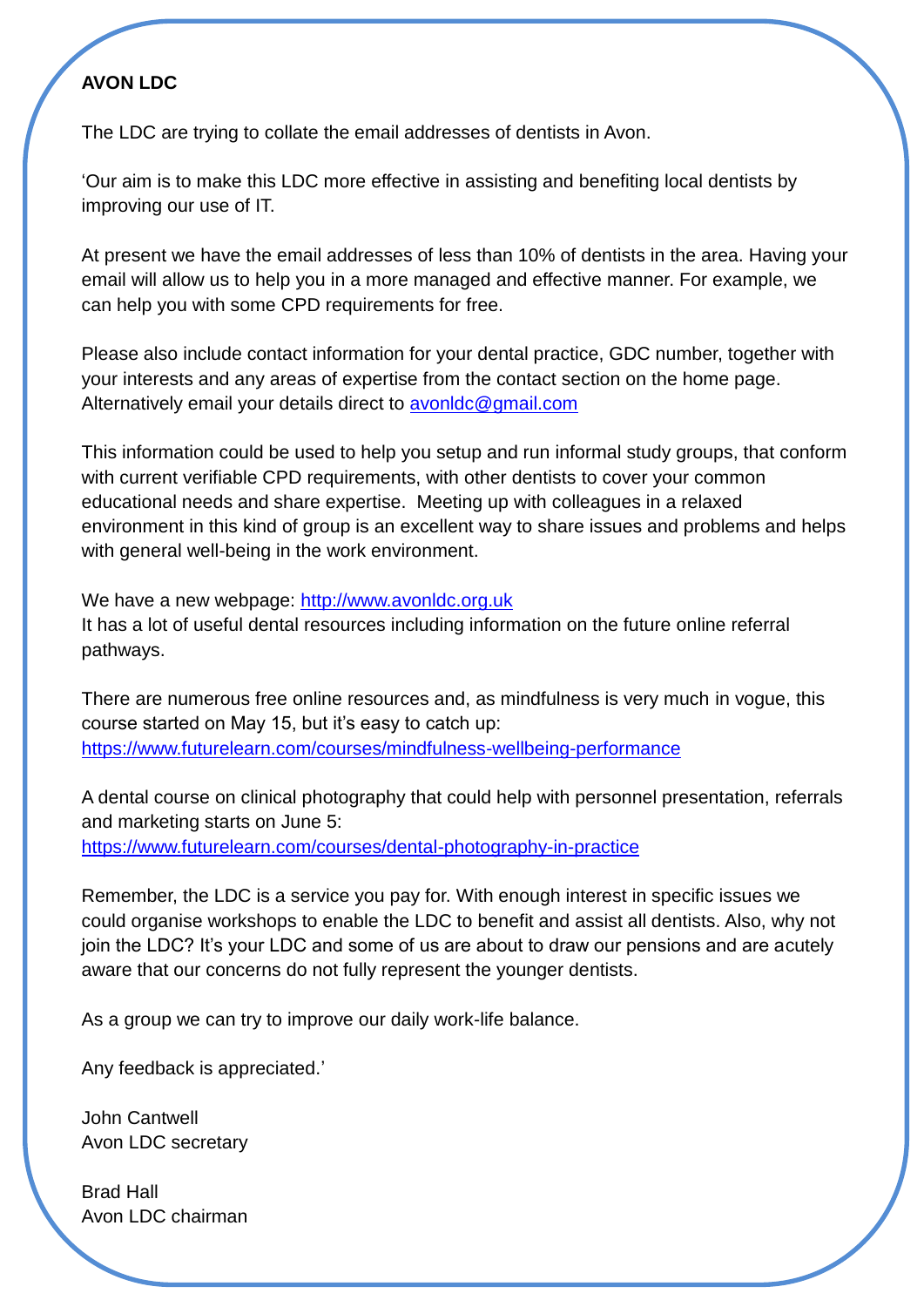## **The purpose of the Serious Incident (SI) and Significant event (SE) reporting and learning process**

Serious Incidents (SI's) in healthcare are rare, but when they do occur, everyone must make sure that there are systematic measures in place to respond to them. These measures must protect patients and ensure that robust investigations are carried out, which result in organisations sharing learning from serious incidents to minimise the risk of the incident happening again. The purpose of the serious incident reporting and learning process is:

- To demonstrate assurance of good governance and safety for the most serious incidents;
- To facilitate the wide sharing of learning arising from serious incidents, locally, regionally, and nationally where appropriate;
- To help prevent reoccurrence where the incident occurred and reduce the chance of a similar incident happening elsewhere;
- To support health service improvement by providing information, guidance and recommendations to support health care managers in directing resources where they are most needed to improve quality and safety.

When something goes wrong all staff should have the confidence to be open; focusing on the 'what', 'how' and 'why', rather than necessarily 'who'. Responses should be supportive of individuals, proportionate and robust. The investigation process should focus on the learning that is to be gained from the incident.

#### **What to Report? Serious Incidents & Significant events**

The definition of a 'Serious Incident' is set out in the ['Serious Incident Framework \(March 2015\).](https://www.england.nhs.uk/patientsafety/wp-content/uploads/sites/32/2015/04/serious-incidnt-framwrk-upd2.pdf)

There is no definitive list of events/incidents that constitute a serious incident and lists should not be created locally as this can lead to inconsistent or inappropriate management of incidents.

All Primary Care Incidents (both SI's and SEs) should be reported using the attached SEA – Excel form, and a description of both types of classification can be found at the end of the form, however a basic rule of thumb would be that **Serious Incidents** cause **serious harm** to the patient or the reputation of the NHS, and also include *NEVER* events. An example of a Never event would be the extraction of the wrong tooth.

**Significant events** are where the practitioner can identify an opportunity for making improvements, either because the outcome was substandard or because there was a potential for an adverse outcome ('near miss'), but these incidents involve a lower level of safety concern than a 'serious incident' eg wrong patient - documentation incidents, IT of phone issues causing difficulties for patients to access to services, accidents involving patients within the practice environs, delays to non-urgent referrals, cold chain where medication has to be destroyed.

#### **The Significant event form should be returned to NHS England SSW Incident email [england.devcorn-incidents@nhs.net](mailto:england.devcorn-incidents@nhs.net)**

*NB If you think your incident is serious then please put Serious incident in the Subject header and flag the email*.

If you require further information please contact: Karen Ford, Quality and Safety Lead – Tel 0113 8248818 EM [england.devcorn-incidents@nhs.net](mailto:england.devcorn-incidents@nhs.net)